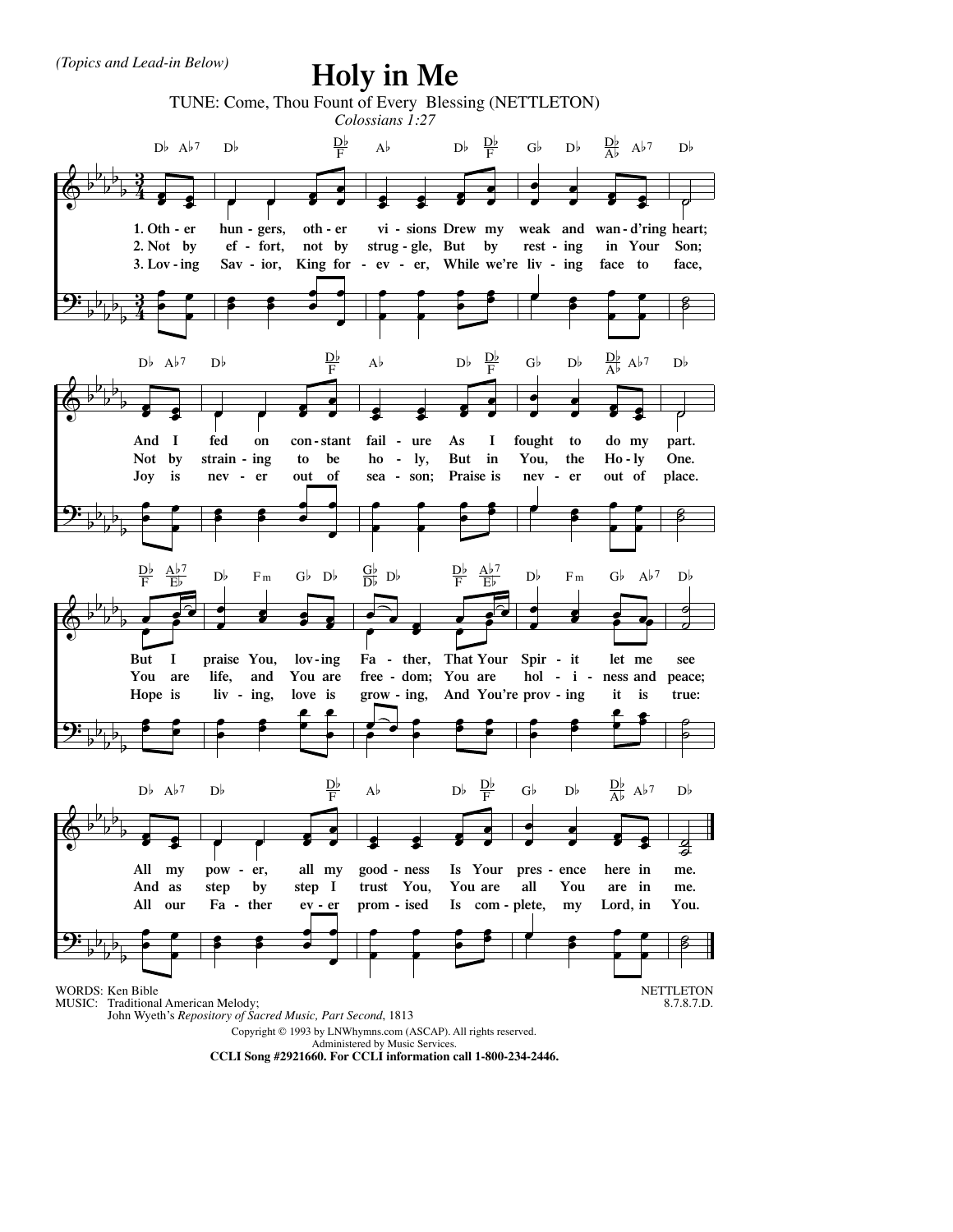TOPICS: Holiness; Holy Spirit; Living in Christ; Peace in Christ; God's Presence

LEAD-IN: *This is the mystery hidden for ages and generations but now revealed to the saints: Christ in you, the hope of glory.* (Colossians 1:26-27, para.)

LEAD-IN DEVOTIONAL READING:

## **Blessed Are the Pure in Heart**

Jesus' sixth beatitude is this:

*Blessed are the pure in heart, for they shall see God.* (Matthew 5:8, NASB)

That is very much like Psalm 24, where it says,

*Who may ascend into the hill of the Lord? And who may stand in His holy place? He who has clean hands and a pure heart, Who has not lifted up his soul to falsehood And has not sworn deceitfully. He shall receive a blessing from the Lord And righteousness from the God of his salvation.* (Psalm 24:3-5, NASB)

Father, I long to be pure.

I long to want only what You want. I long for my every desire, every thought, and every action to flow from love for You. You have planted this desire deep within me. I know that I can only live in Your holy presence if I have clean hands and a pure heart.

But Father, purity is beyond me. I was born in sin. My roots sink deeply into it. Even when I want to do the right thing, without You I'm too weak. Only You are pure, and only You can make me pure. You call me to a purity that only You can provide. And Lord, You have promised it to me. You said:

> *"I will sprinkle clean water on you, and you will be clean; I will cleanse you from all your filthiness…I will give you a new heart and put a new spirit within you…I will put My Spirit within you and cause you to walk in My statutes."*